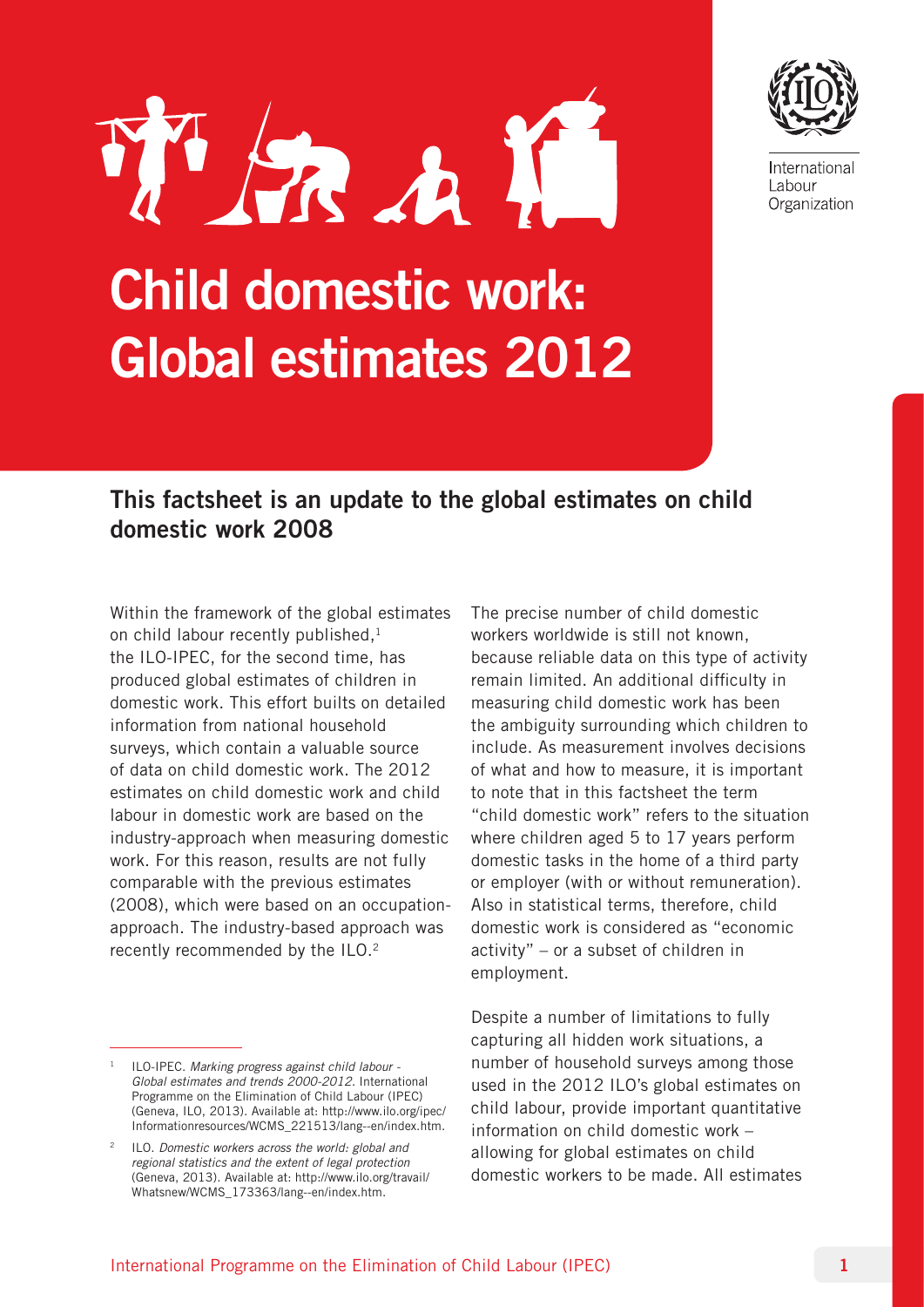are for the benchmark year  $2012.^3$  These estimates are based on established ILO statistical methodologies.

## 1. Children in domestic work

#### By age group

It is estimated that 17.2 million children aged 5-17 years were engaged in domestic work in the world in 2012, representing 6.5 per cent of all children in economic activity in this age group.4 Of this, the number of child domestic workers between 5-14 years old is estimated to be 11.2 million, accounting for approximately 7.8 per cent of all children in employment in that age group. A marked difference in the incidence of child domestic work can be observed as one crosses the international benchmark minimum age to work of 15 years. The estimated number of child domestic workers in the 15-17 year old age category was 6 million in 2012, approximately 5 per cent of all children in economic activity in that age category (Table 1).

#### By sex

Perhaps not surprisingly, girls far outnumber boys in domestic work. Statistically speaking, 3.8 per cent of all boys aged 5-17 years in economic activity are in domestic work, compared to 9.9 per cent of all 5-17 years old working girls. In absolute terms, at least 5.6 million boys are involved in domestic work compared to 11.5 million girls aged 5-17 years. The gap widens as children cross the minimum age for work threshold, with

1.8 per cent of working boys aged 15-17 years old in domestic work, against 9.8 per cent of girls (Table 1). Of the total number of children aged 5-17 years old engaged in domestic work, some 67.1 per cent are girls and 32.9 per cent are boys (Figure 1).

## 2. Child labour in domestic work

Child labour in domestic work denotes those situations which are internationally unacceptable, either because of the child's age, or the circumstances under which domestic work is carried out (as defined by ILO Conventions No. 138 and No. 182).5 Therefore, in keeping with the ILO's global estimate classifications, child labour in domestic work statistically includes: (i) all children aged 5-11 years engaged in domestic work; (ii) all children aged 12-14 years engaged in domestic work for more than 14 hours per week; and (iii) all children aged 15-17 years engaged in hazardous domestic work which includes "for long hours" defined for purposes of these estimates as "43 and more hours per week".6

#### By age group

Table 2 and Figure 2 show that in 2012 there were an estimated 11.5 million children in child labour in domestic work in the world, of whom 82.6 per cent (9.5 million) were in the age group 5-14 years old. Almost two-thirds of all children in child labour in domestic work were younger than 12 (7.4 million).

 $3$  For further explanation on the definitions and methodology used, please refer to ILO-IPEC. *Global child labour trends 2008 to 2012.* International Programme on the Elimination of Child Labour (IPEC). (Geneva, ILO, 2013). Available at: http://www.ilo.org/ipec/Informationresources/ WCMS\_IPEC\_PUB\_23015/lang--en/index.htm.

The term "children in economic activity" is numerically same as "children in employment" in the context of child labour statistics.

<sup>5</sup> ILO-IPEC. *Ending child labour in domestic work and protecting young workers from abusive working conditions.*  International Programme on the Elimination of Child Labour (IPEC). (Geneva, ILO, 2013). See Chapter 1, available at: http://www.ilo.org/ipec/Informationresources/ WCMS\_207924/lang--fr/index.htm.

<sup>6</sup> See ILO-IPEC. *Marking progress against child labour,*  op. cit., Figure 22. See also ILO-IPEC. *Global child labour trends 2008 to 2012*, op. cit.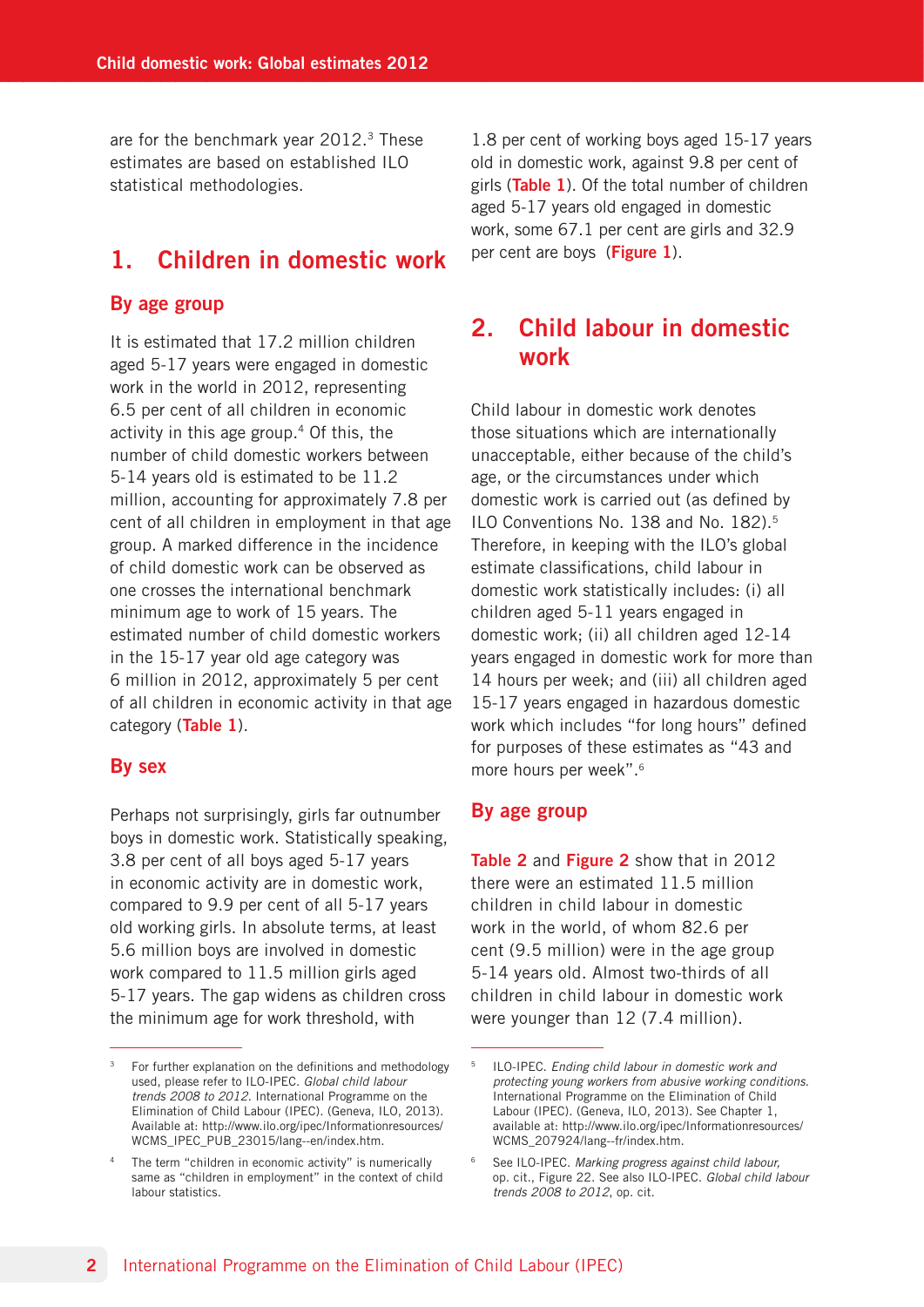

| Age group and sex     | <b>Children in employment</b> | Children in domestic work | <b>CDW</b> as |
|-----------------------|-------------------------------|---------------------------|---------------|
|                       | (CE)                          | (CDW)                     | % of CE       |
| 5-11 years old        | 73,072,000                    | 7,424,000                 | 10.2          |
| <b>Boys</b>           | 36,317,000                    | 2,934,000                 | 8.1           |
| <b>Girls</b>          | 36,755,000                    | 4,490,000                 | 12.2          |
| 12-14 years old       | 70,994,000                    | 3,784,000                 | 5.3           |
| <b>Boys</b>           | 39,621,000                    | 1,417,000                 | 3.6           |
| <b>Girls</b>          | 31,373,000                    | 2,367,000                 | 7.5           |
| Total 5-14 years old  | 144,066,000                   | 11,208,000                | 7.8           |
| <b>Boys</b>           | 75,959,000                    | 4,350,000                 | 5.7           |
| <b>Girls</b>          | 68,107,000                    | 6,858,000                 | 10.1          |
| Total 15-17 years old | 120,362,000                   | 5,991,000                 | 5.0           |
| <b>Boys</b>           | 72,368,000                    | 1,306,000                 | 1.8           |
| <b>Girls</b>          | 47,994,000                    | 4,685,000                 | 9.8           |
| Total 5-17 years old  | 264,427,000                   | 17,199,000                | 6.5           |
| <b>Boys</b>           | 148,306,000                   | 5,657,000                 | 3.8           |
| Girls                 | 116,120,000                   | 11,542,000                | 9.9           |

|  | Table 1: Estimates of children in domestic work by age and sex, 2012 |  |
|--|----------------------------------------------------------------------|--|
|--|----------------------------------------------------------------------|--|



Figure 1: Distribution of children in domestic work by age and sex, 2012

Age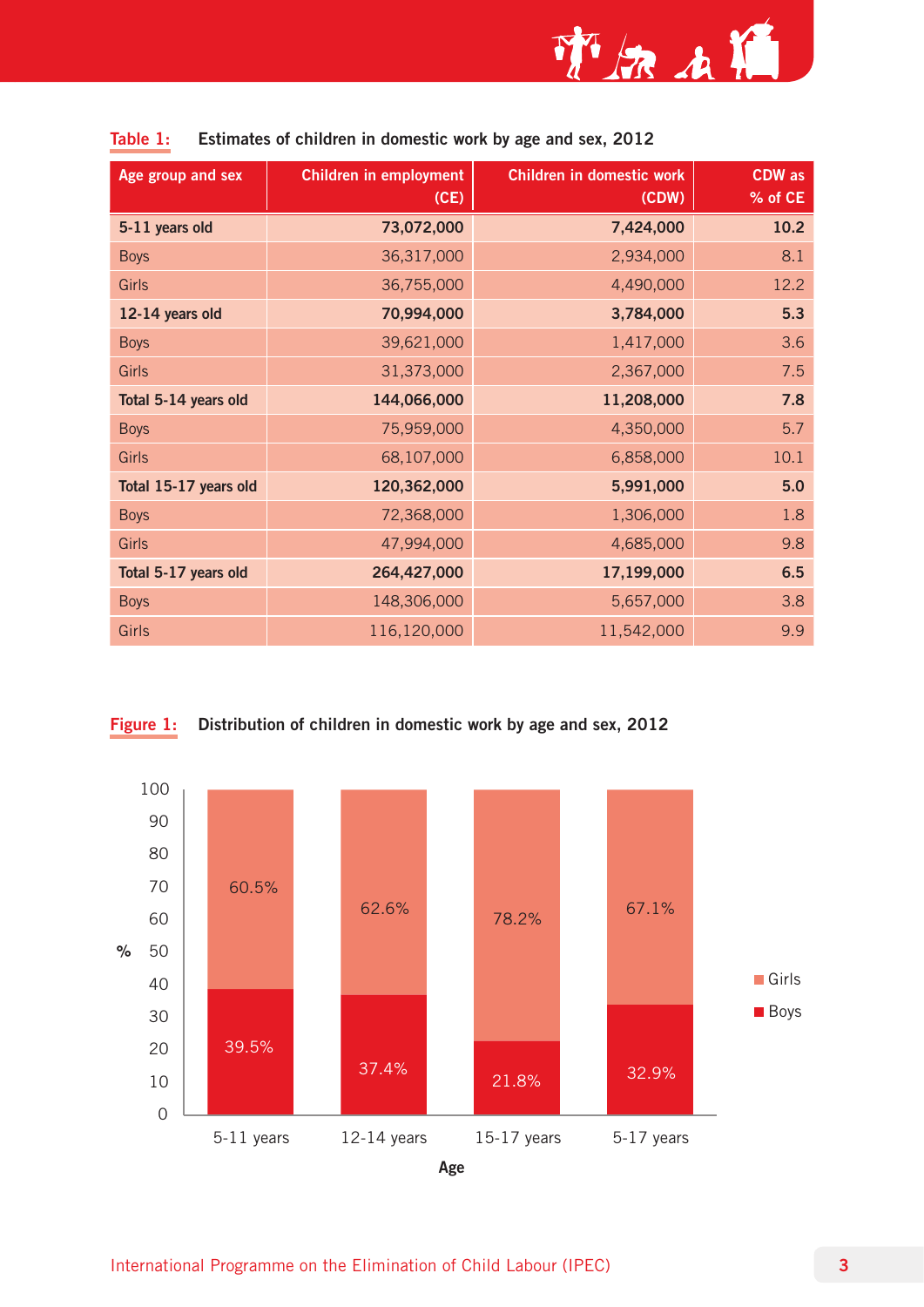| Age group and sex     | Children in employment<br>(CE) | Child labour in domestic work<br>(CL in DW) | CL in DW<br>as % of CE |
|-----------------------|--------------------------------|---------------------------------------------|------------------------|
| 5-11 years old        | 73,072,000                     | 7,424,000                                   | 10.2                   |
| <b>Boys</b>           | 36,317,000                     | 2,934,000                                   | 8.1                    |
| <b>Girls</b>          | 36,755,000                     | 4,490,000                                   | 12.2                   |
| 12-14 years old       | 70,994,000                     | 2,097,000                                   | 3.0                    |
| <b>Boys</b>           | 39,621,000                     | 677,000                                     | 1.7                    |
| <b>Girls</b>          | 31,373,000                     | 1,420,000                                   | 4.5                    |
| Total 5-14 years old  | 144,066,000                    | 9,521,000                                   | 6.6                    |
| <b>Boys</b>           | 75,959,000                     | 3,611,000                                   | 4.8                    |
| <b>Girls</b>          | 68,107,000                     | 5,910,000                                   | 8.7                    |
| Total 15-17 years old | 120,362,000                    | 2,007,000                                   | 1.7                    |
| <b>Boys</b>           | 72,368,000                     | 422,000                                     | 0.6                    |
| <b>Girls</b>          | 47,994,000                     | 1,585,000                                   | 3.3                    |
| Total 5-17 years old  | 264,427,000                    | 11,528,000                                  | 4.4                    |
| <b>Boys</b>           | 148,306,000                    | 4,033,000                                   | 2.7                    |
| <b>Girls</b>          | 116,120,000                    | 7,495,000                                   | 6.5                    |

| Table 2: | Estimates of children in child labour in domestic work by age and sex, 2012 |  |  |  |  |  |  |  |
|----------|-----------------------------------------------------------------------------|--|--|--|--|--|--|--|
|----------|-----------------------------------------------------------------------------|--|--|--|--|--|--|--|

### Figure 2: Distribution of children in child labour in domestic work by age, 2012

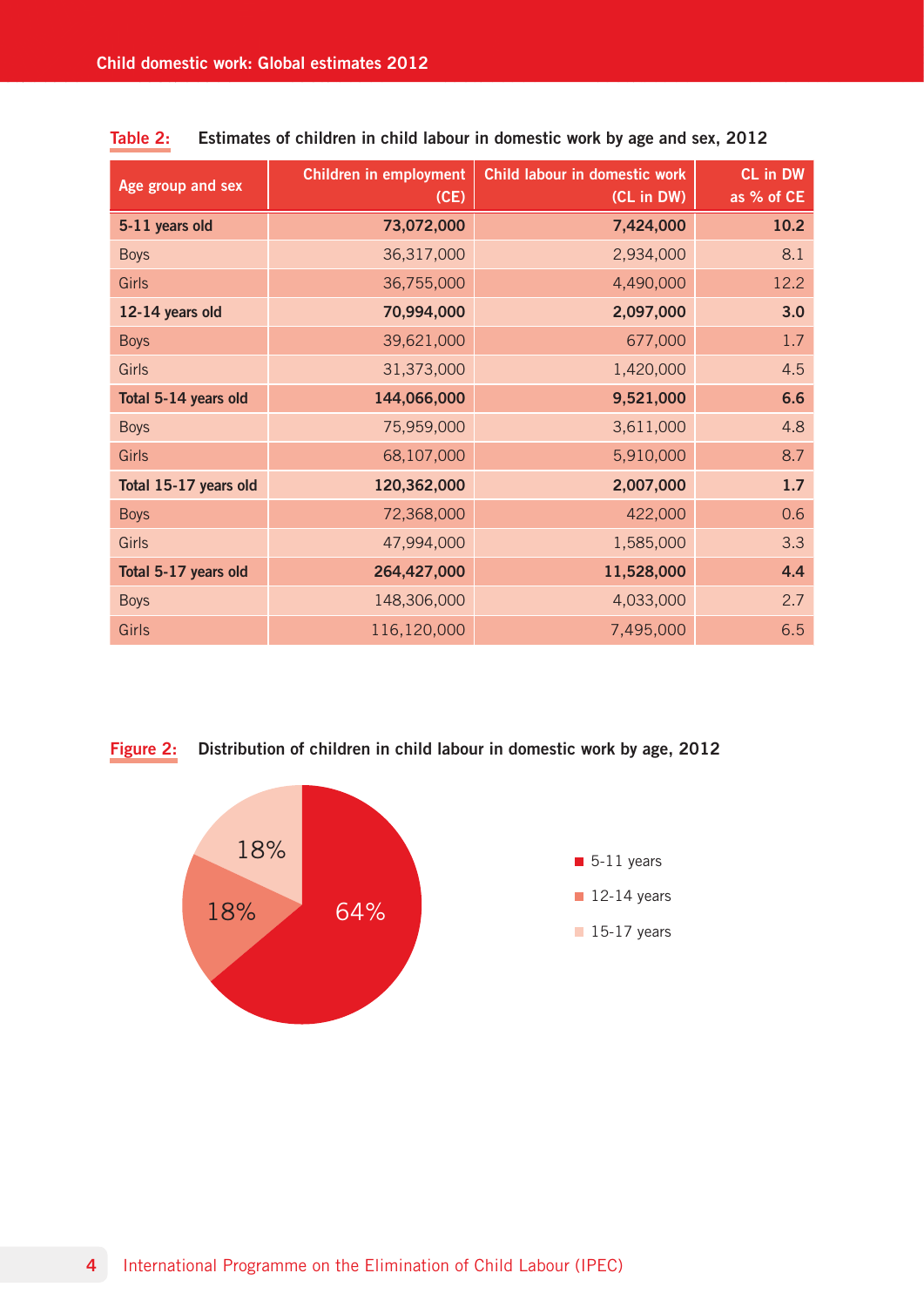That

## By sex

Differentials by sex with regard to children in child labour in domestic work increase with age (Figure 3). These differentials are quite similar to those between the 17.2 million total number of boys and girls in child domestic work (Figure 1).

The results indicate that in 2012, of the total number of children aged 5-17 years found in child labour in domestic work, around 65 per cent (7.5 million) were girls and 35 per cent (4 million) were boys.

Considering the differentials by sex among children in child labour in domestic work as a percentage of the 264 million children in all types of economic activity, we see that:

(a) for the age group 5-11 years, 12.2 per cent (4.5 million) of girls in economic activity were in child labour in domestic work, in comparison with 8.1 per cent (2.9 million) of boys; and

(b) by contrast, in the age group 15-17 years, while 3.3 per cent (1.6 million) of all girls in economic activity were in child labour in domestic work, only 0.6 per cent (0.4 million) of all working boys were (Table 2).

By comparing Table 1 on the total number of children in domestic work and **Table 2** on the total number of children in child labour in domestic work we see that:

- (a) all children in domestic work in the age group 5-11 years (7.4 million) are in child labour because they are below the minimum age for employment, including light work;
- (b) in the age group 12-14 years, more than half of children in domestic work are in child labour, – 55.4 per cent or 2.1 million – while 44.6 per cent or 1.7 million perform light work in domestic work, i.e. they work less than 14 hours per week in non-hazardous conditions; and



Figure 3: Distribution of children in child labour in domestic work by age and sex, 2012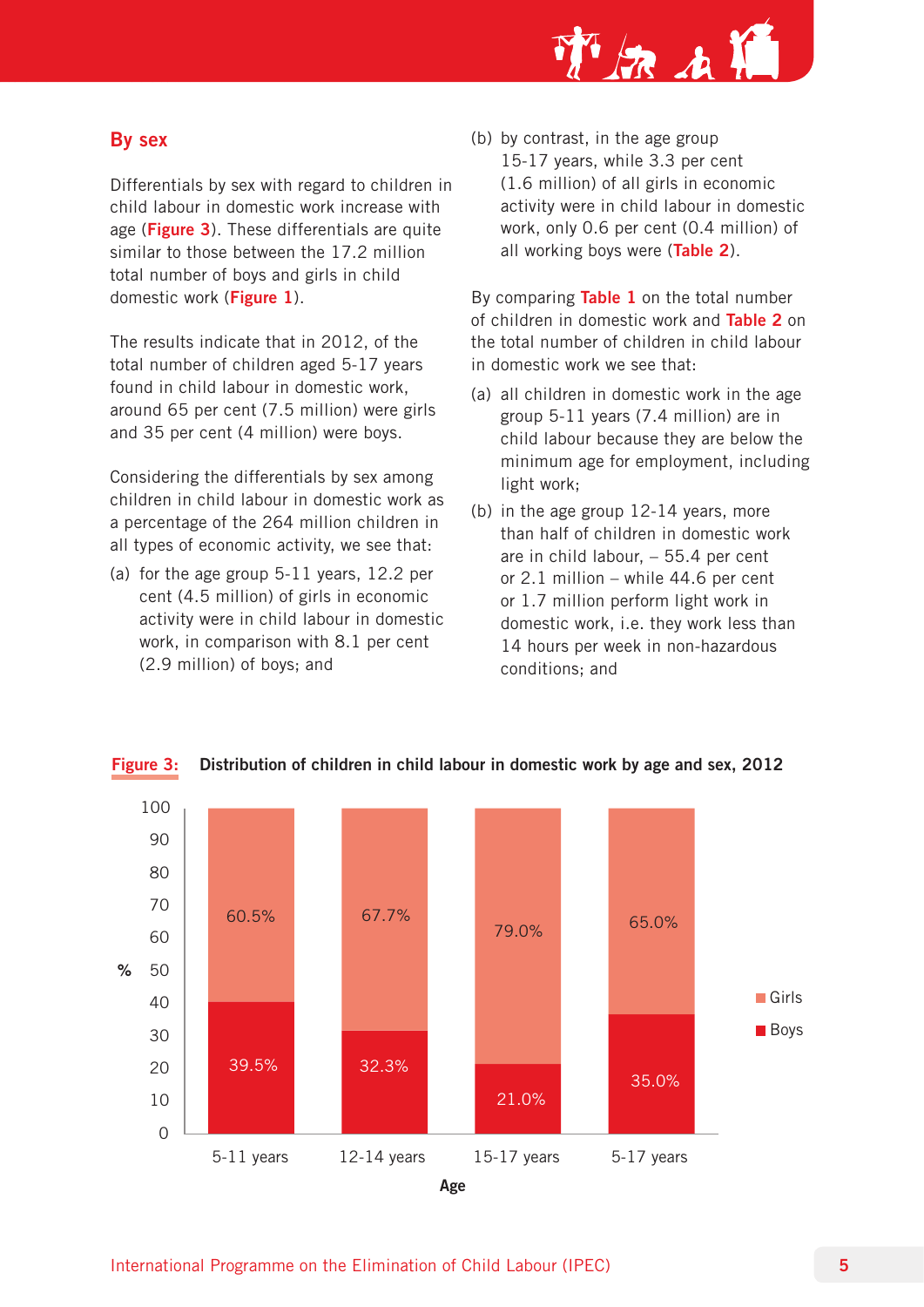Figure 4: Distribution of children in domestic work by age: child labour, light work and youth employment, 2012



Table 3: Estimates of children in hazardous domestic work by age and sex, 2012

| Age group and sex     | <b>Children in employment</b><br>(CE) | <b>Hazardous domestic work</b><br>(HDW) | <b>HDW</b> as<br>% of CE |
|-----------------------|---------------------------------------|-----------------------------------------|--------------------------|
| 5-11 years old        | 73,072,000                            | 930,000                                 | 1.3                      |
| <b>Boys</b>           | 36,317,000                            | 417,000                                 | 1.1                      |
| Girls                 | 36,755,000                            | 513,000                                 | 1.4                      |
| 12-14 years old       | 70,994,000                            | 740,000                                 | 1.0                      |
| <b>Boys</b>           | 39,621,000                            | 279,000                                 | 0.7                      |
| Girls                 | 31,373,000                            | 461,000                                 | 1.5                      |
| Total 5-14 years old  | 144,066,000                           | 1,670,000                               | 1.2                      |
| <b>Boys</b>           | 75,959,000                            | 696,000                                 | 0.9                      |
| <b>Girls</b>          | 68,107,000                            | 974,000                                 | 1.4                      |
| Total 15-17 years old | 120,362,000                           | 2,007,000                               | 1.7                      |
| <b>Boys</b>           | 72,368,000                            | 422,000                                 | 0.6                      |
| <b>Girls</b>          | 47,994,000                            | 1,585,000                               | 3.3                      |
| Total 5-17 years old  | 264,427,000                           | 3,677,000                               | 1.4                      |
| <b>Boys</b>           | 148,306,000                           | 1,118,000                               | 0.8                      |
| Girls                 | 116,120,000                           | 2,559,000                               | 2.2                      |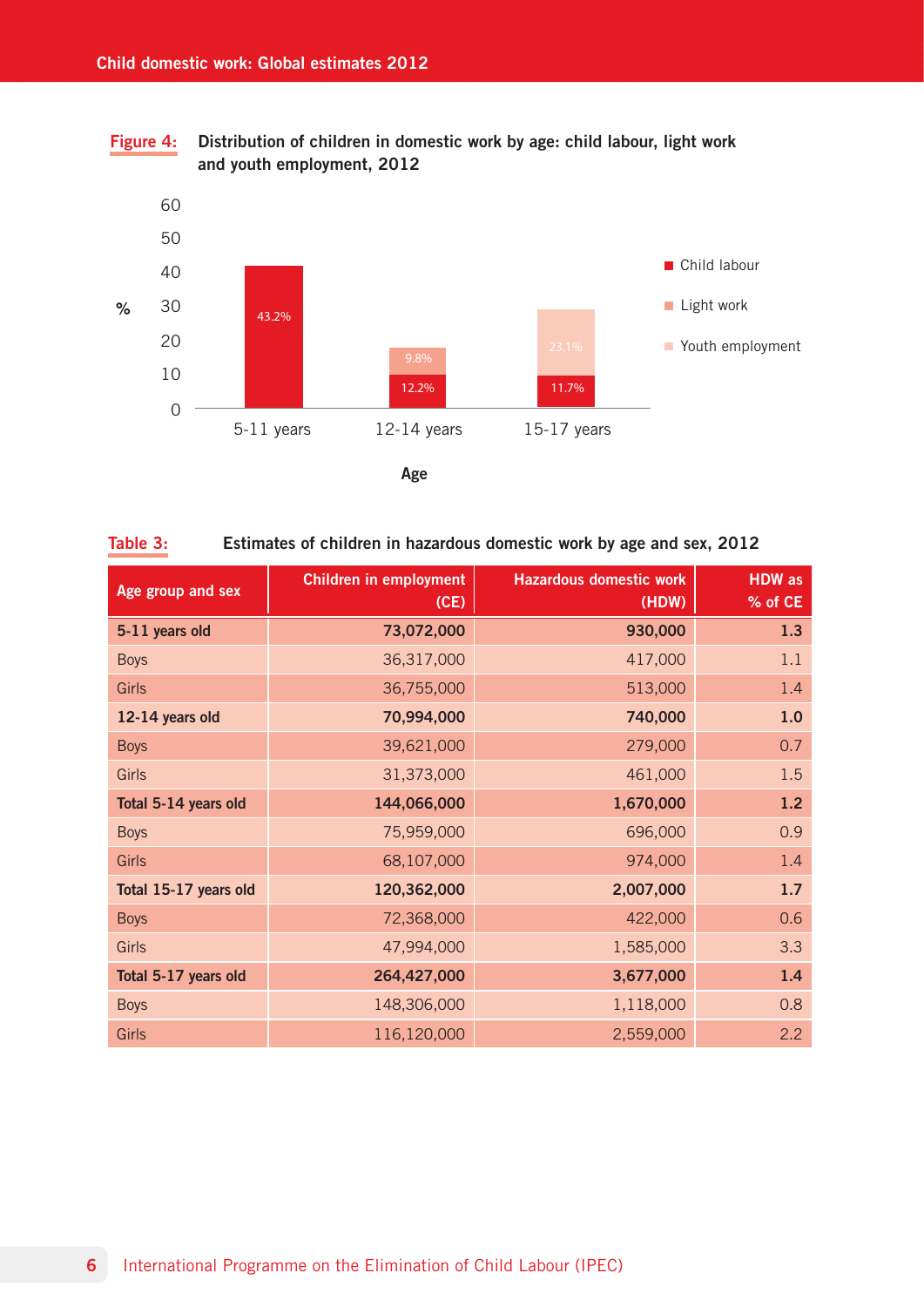

(c) among the age group 15-17 years, 33.5 per cent or 2 million children engaged in domestic work are in child labour – given their age, that means, by definition, that they are in hazardous work (see Section 3). In that same age group, 66.5 per cent or 3.9 million children are engaged in domestic work in permissible conditions, i.e. they are above the minimum age for employment and their work is in compliance with legal requirements (Figure 4).

# 3. Hazardous domestic work by children

#### By age group

Hazardous domestic work by children is work which, by its nature or the circumstances under which it is carried out, is likely to harm the health, safety or morals of children. It is a worst form of child labour under ILO Convention No. 182 and is a subcategory of child labour in domestic work. Almost one third (3.7 million) of all children between 5 and 17 years in child labour in domestic work – above one fifth of all children in domestic work – are performing hazardous work . A quarter of children performing hazardous domestic work are under 12 years old (Table 3). This includes children working for long hours, defined for the purposes of these estimates as at least 43 hours per week. However, hazardous work also includes other conditions or circumstances such as night work, or exposure to physical or sexual abuse, for which there are currently no reliable and comparable data.<sup>7</sup>

## By sex

In contrast to the usually larger number of boys involved in other forms of hazardous work, 2.6 million girls are involved in hazardous domestic work, compared to 1.1 million boys.

Data emerging from previous global estimates on child labour have shown that gender differentials with regard to the work children do increase with age and with the dangers children face. Table 3 seems to confirm these earlier estimates. In the age group 5-14 years, 0.9 per cent of all boys in economic activity were in hazardous domestic work, as against 1.4 per cent of all girls. Amongst 15-17 year olds, this dropped to 0.6 per cent of boys as compared to 3.3 per cent of girls.

# 4. Domestic work and children in slavery-like situations

In 2012, the ILO produced its Global Estimate of Forced Labour. Of the total number of 20.9 million forced labourers, women and girls represent the greater share of total forced labour  $-11.4$  million victims (55 per cent), compared to 9.5 million (45 per cent) men and boys. Children aged 17 years and below represent 26 per cent of all forced labour victims (or 5.5 million children).8 While the specific number of children in forced labour and trafficking for domestic work remains unknown, evidence points to the existence of significant numbers of children in debt bondage, victims of trafficking and in servitude situations.9

As demonstrated in previous exercises on hazardous work by children, the measurement of children in these hazardous work conditions depends on the extent to which the appropriate elements are covered by national surveys. Full comparability of national datasets has therefore not always been possible in this respect.

<sup>8</sup> ILO. *Global Estimate of Forced Labour 2012: Results and Methodology* (Geneva, 2012). Available at: http:// www.ilo.org/global/topics/forced-labour/publications/ WCMS\_182004/lang--en/index.htm.

<sup>9</sup> ILO-IPEC. *Ending child labour in domestic work...*, op. cit. Box 6.